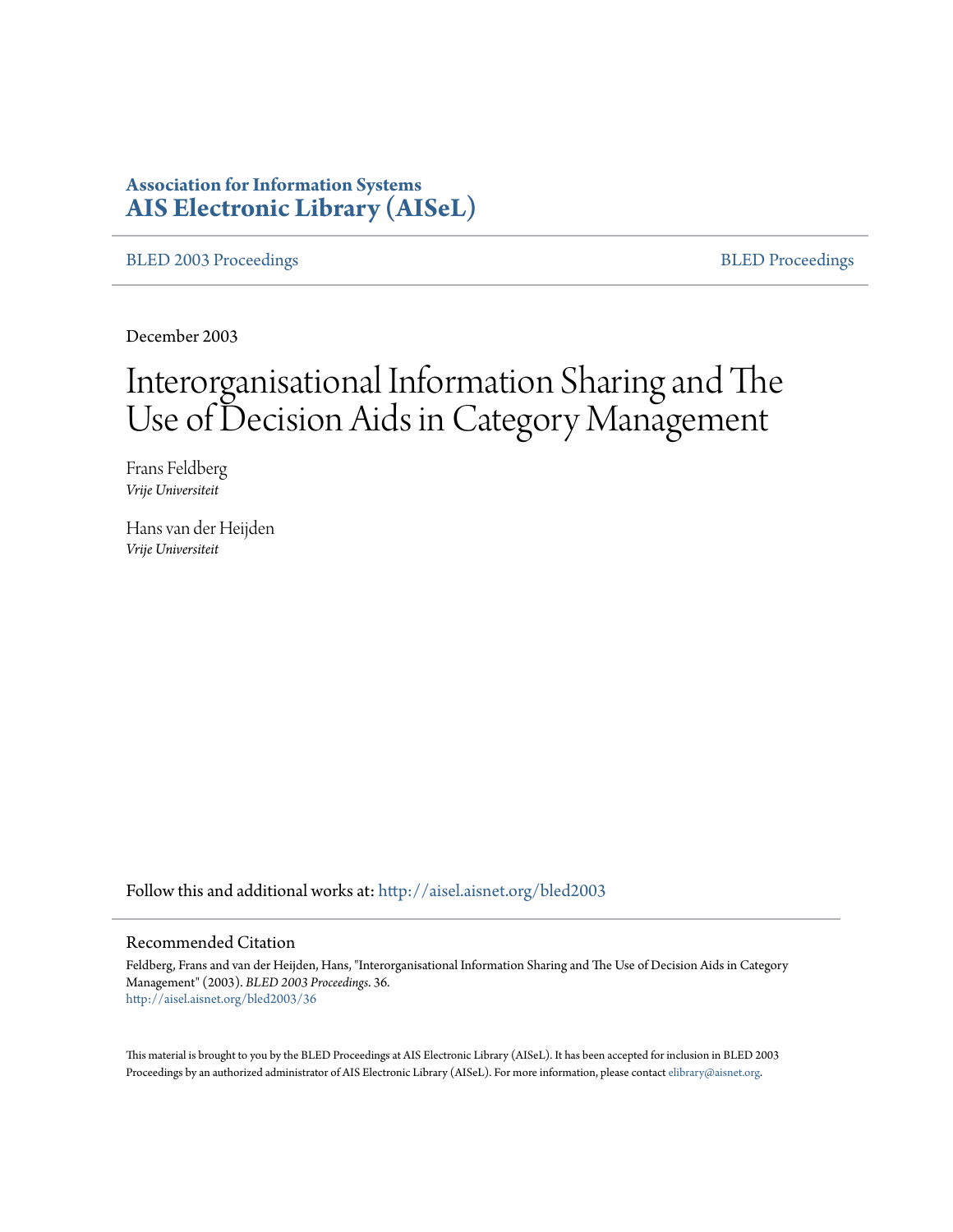# **16th Bled eCommerce Conference**

#### **eTransformation**

Bled, Slovenia, June 9 - 11, 2003

# **Interorganisational Information Sharing and The Use of Decision Aids in Category Management**

#### **Frans Feldberg, Hans van der Heijden**

Vrije Universiteit, The Netherlands FFeldberg@Feweb.vu.nl, HHeijden@Feweb.vu.nl

#### **Abstract**

*Most research on interorganisational information systems has primarily focused on systems that support transaction processing. What is less developed, however, is research on systems that provide interorganisational decision support. In this paper, we explore the effectiveness of these types of systems, by developing a model that introduces the relationship between interorganisational information sharing, decision aids and decisions effectiveness. Specifically, we propose that information sharing will positively influence decision effectiveness if filtering and analytical decisions aids are made available. Relevance and usefulness of the propositions are demonstrated within the category management domain.* 

# **1. Introduction**

A large body of research has accumulated on the use and impact of electronic data interchange (EDI) and interorganisational information systems (IOS). Early work recognised the strategic importance of these systems (Barrett & Konsynski, 1982; Cash & Konsynski, 1985). Further research examined the theoretical links with interorganisational relationships (Bensaou & Venkatramann, 1996) and business value (Mukhopadhyay, Kekre, & Kalathur, 1995). Later, a substantial amount of empirical research supplemented these theoretical developments (Krcmar, Bjorn-Andersen, & O'Callaghan, 1995). As a result of all this work, our understanding of the development and implementation of interorganisational systems is fairly extensive.

The focus of most of this literature centers around the use of EDI and IOS for transactional processes, such as the development and implementation of purchase order systems (e.g. airline reservation systems) and inventory management systems. What is less developed in this literature, however, is the use of IOS for *decision support systems*. In this type of IOS, an organisation A shares information with organisation B to better support the decision making processes of organisation B. In this paper we address this gap in the literature by exploring these types of IOS in more detail. We develop a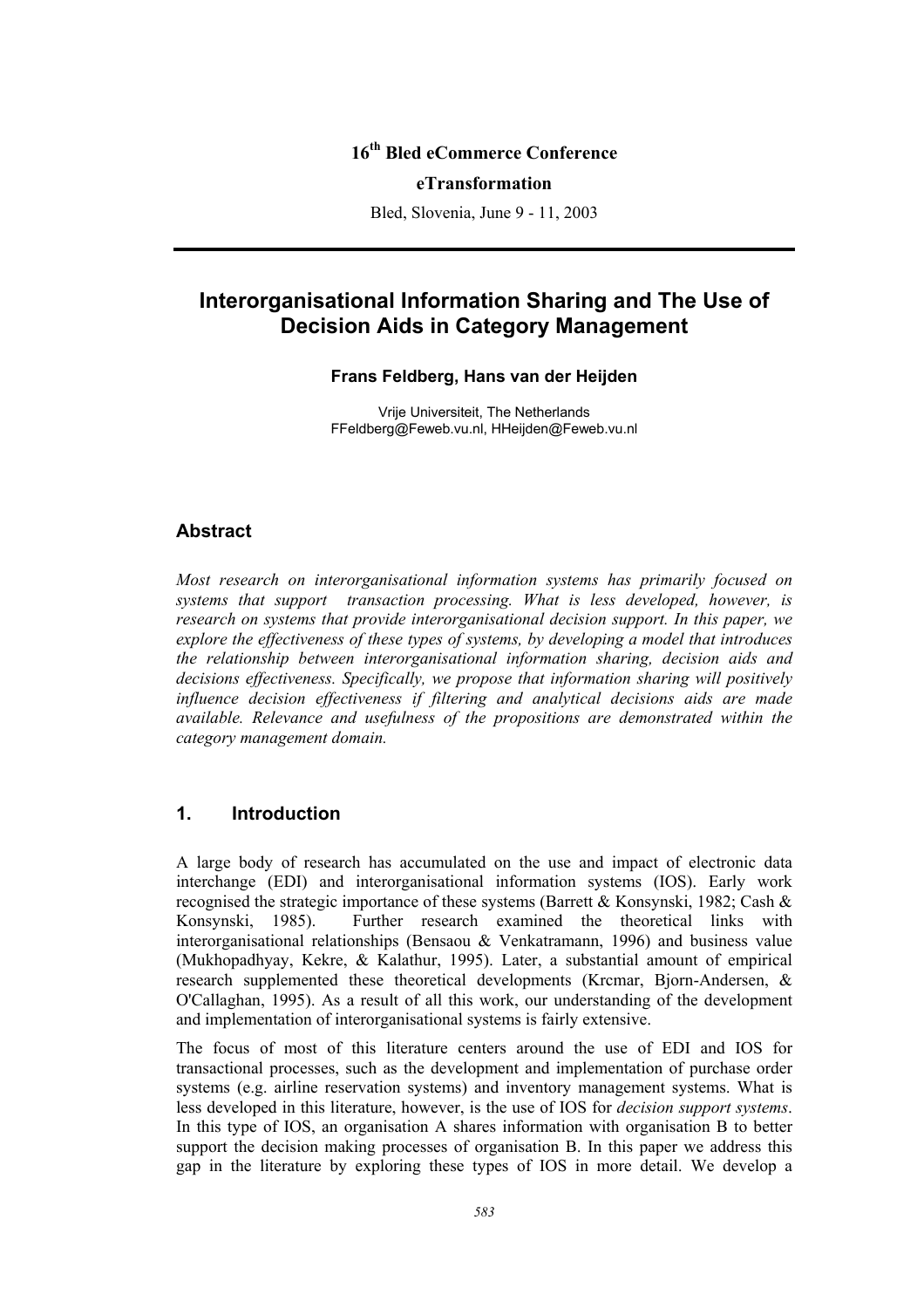preliminary conceptual model for interorganisational decision support systems, and we illustrate the usefulness of this model by deriving three propositions that associate interorganisational information sharing with decision making performance.

The relevance of this type of IOSs can be illustrated by examining current developments in the retail sector. Over the past decade the retail sector has been witnessing the rise of *category management*, often considered to be a cornerstone of Efficient Consumer Response (ECR) initiatives (see e.g. www.ecrweb.org). A category is a collection of interrelated brands, such as soft drinks, dairy, or pet food. Rather than managing the performance of a single brand in the category, retailers find it increasingly useful to manage the performance of the category as a whole. Among other benefits, this reduces suboptimal brand purchase decisions and offers greater insight in demand fluctuations (Zenor, 1994).

The quality of category management decisions depends on the quality of data that the partners in the retail supply chain are able to provide. Unfortunately, this data is not only difficult to aggregate and assemble because of its sheer size and variety, it is also widely dispersed among the partners in the retail supply chain. Most category managers are therefore confronted with vast amounts of low quality data. The need for interorganisational decision support systems to address this issue has been recognised both in the academic literature (Basuroy, Mantrala, & Walters, 2001) and in practice (ECR-Europe, 1997; Longo, 2002). In this paper we illustrate our model for interorganisational decision making by focusing on category management specifically.

Studies on a variety of category management topics can be found in the literature. Dussart (1998) reviewed the expansion of category management across product categories on a world-wide scale (Dussart, 1998). According to Dussart two basic considerations are emerging in the "ongoing process of building a revised theory of category management": The absolute need for a composite strategy and the need for a more consumer driven focus. Gruen and Shah (2000) examined factors affecting category performance (Gruen & Shah, 2000). Their findings indicate that implementation of category plans have a stronger impact on category performance than did the objectivity of the category plans. Dhar et al. (2001) analyzed variations in category performance across retailers. Based on this analysis they inferred key drivers of effective category management and found that the role a category plays in a store's overall portfolio influences the impact on price, promotion and assortment variables (Dhar, Hoch, & Kumar, 2001).

Prior work on the role of decision support systems in category management is rare. To the best of our knowledge we know of only one academic study on decision support systems in category management. Jiang et al. (1998) describe a prototype system that allows category managers to manage complex models and scanner data to make forecasts (Jiang, Klein, & Pick, 1998).

# **2. Model**

Figure 1 presents our model on the antecedents of category management effectiveness. In this section we will first elobarate on the constructs in this model. We do so by illustrating these constructs with examples from the category management literature. Section 3 will derive three propositions from the model.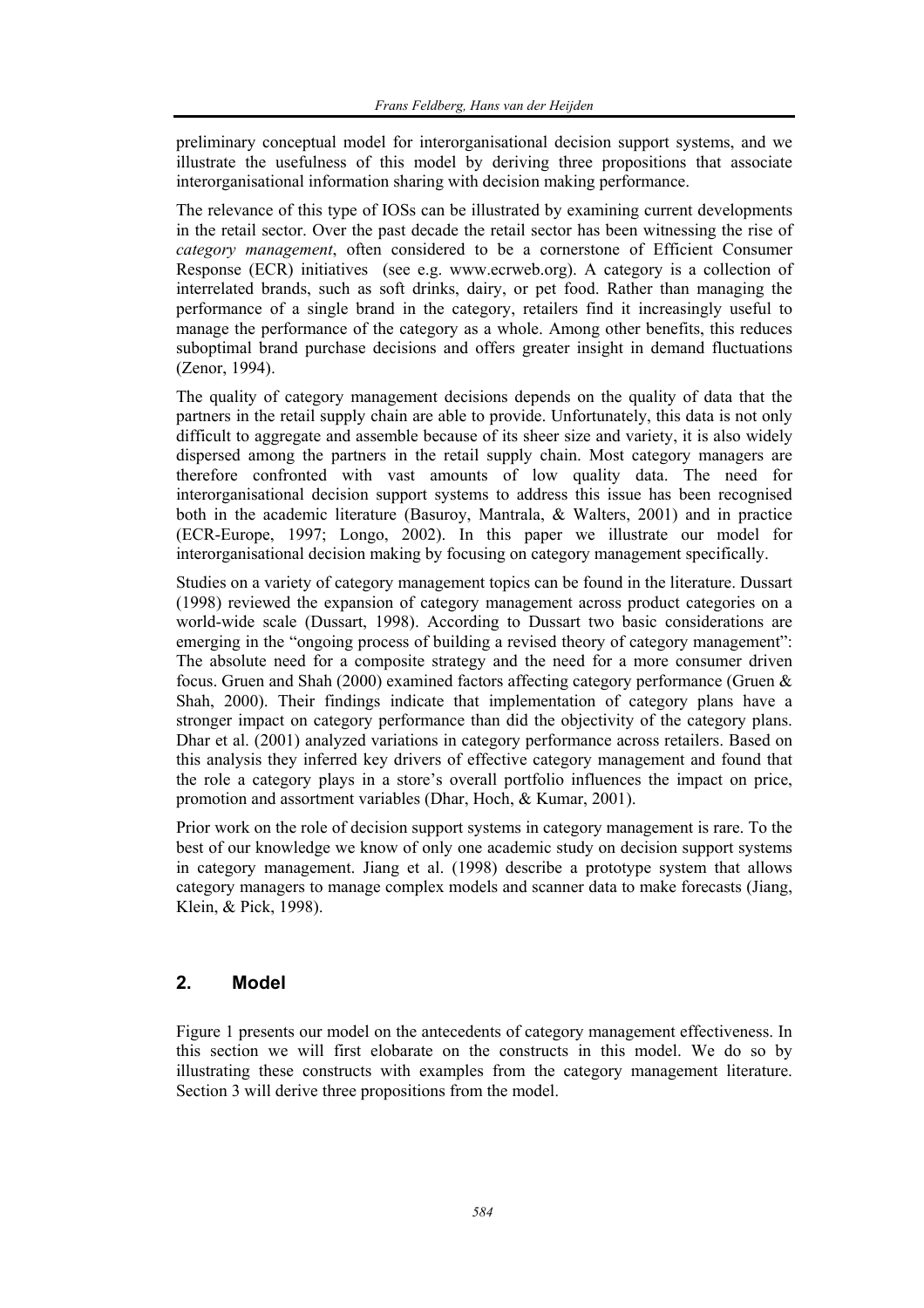

*Figure 1: Information Sharing and Decision Aids in Interorganisational Decision Support Systems* 

# *2.1 Decision Effectiveness*

The dependent variable of our model is decision effectiveness. This reflects the quality of the decision made by the organisation that receives information from other organisations. One option to operationalise decision effectiveness is to measure perceptions of the decision makers (e.g. subjective decision quality, perceived decision confidence). Another option is to measure decisions objectively, for example by examining the resulting performance of the decision. We will illustrate the latter option by looking at category management decision performance.

The prototypical category manager is charged with a number of decisions regarding issues like: assortment (brand composition), pricing, promotions, product introductions and inventory levels. These may be short-term and specific to a local retail store, such as which promotions will be initiated in which outlets next quarter. They may also be longer term and may span a number of stores, such as the decision whether the depth of the assortment should be adjusted.

The literature suggests that category performance can be measured in a number of ways. Basuroy et al. (2001) studied the performance of category management by measuring unit sales, market share, revenues and profits (Basuroy et al., 2001). Dhar et al. (2001) studied the use of the Category Development Index (CDI) as performance measure, also referred as fair share analysis. A retailer's category CDI can be calculated by the ratio of the retailers share in the category compared to its overall market share (Dhar et al., 2001).

Category performance is generally considered form one of the following three perspectives (Gruen & Shah, 2000):

- 1. Retailer's category : e.g. Growth, profitability, fair share
- 2. Consumer : e.g. Loyalty, satisfaction
- 3. Cost : e.g. Inventory, handling, turns

Category performance measurement is not only a theoretical issue. The following table shows how some of the aforementioned measures were put into practice as part of a retailer's category business plan (ECR-Europe, 1997)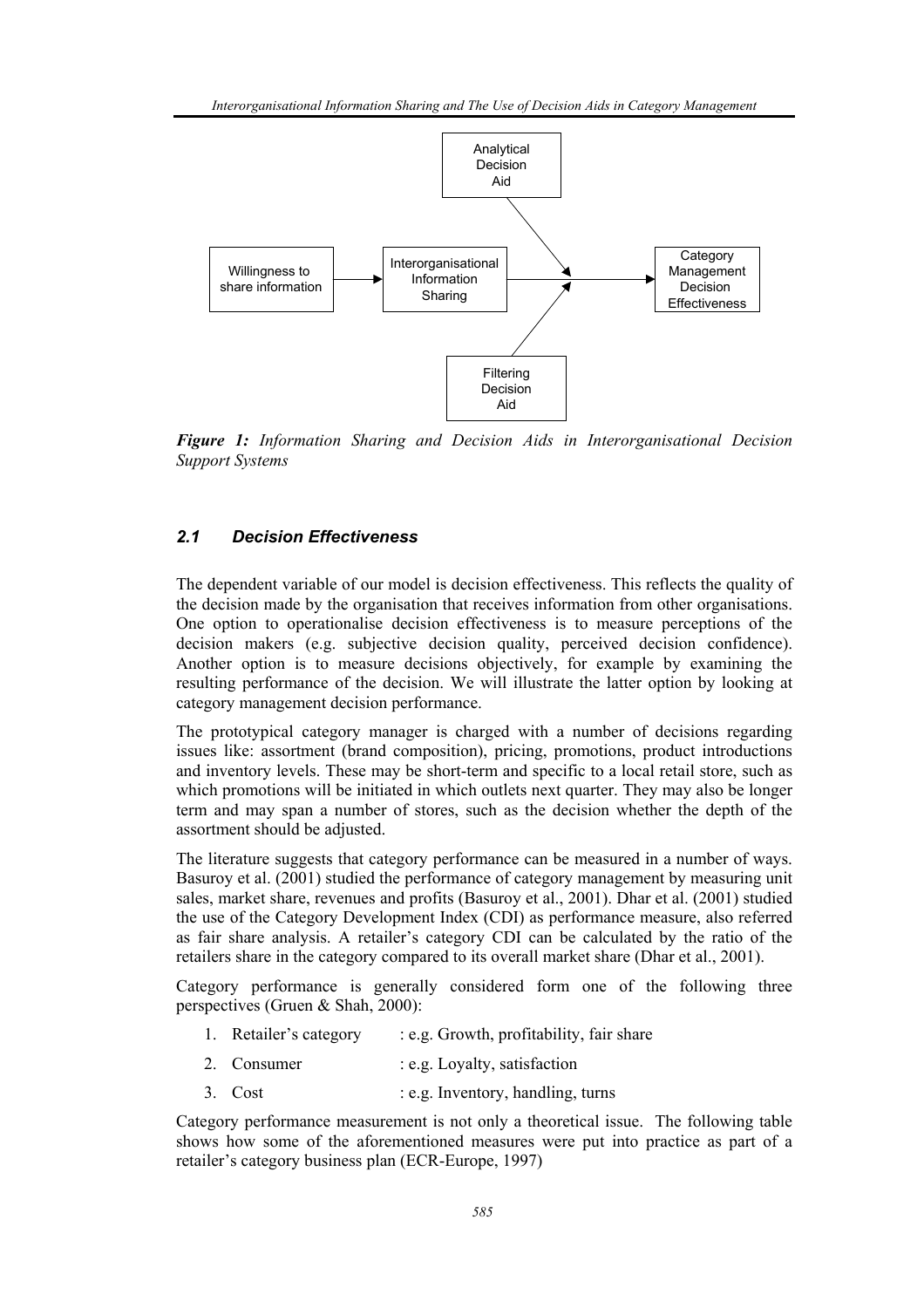| Perspective          | <b>Measures</b>                                                                                                                                                                     |
|----------------------|-------------------------------------------------------------------------------------------------------------------------------------------------------------------------------------|
| Consumer             | Household penetration, Average Category Transaction, Consumer<br>Satisfaction                                                                                                       |
| Financial (Retailer) | Turnover category, Growth in turnover, Gross profit, Gross margin %, Net<br>margin, Turnover private label, Private label gross margin %,                                           |
| Market               | Market Share, Cat% of Grocery Market, Fair Share Retailer.                                                                                                                          |
| Productivity         | Days of inventory, Inventory Value, Retail Service Level, Net Lead Times,<br>Gross profit/unit sehlf space, GMROI, Revenue per Category Transaction,<br>Closure Rate %, Price Index |

*Table 1: Example of Category Performance Measures (ECR-Europe, 1997, p.58).* 

# *2.2 Interorganisational Information Sharing*

An antecedent of decision effectiveness is interorganisational information sharing. This construct refers to the degree that data is exchanged between two or more organisations. It can be measured by examining the variety of data items that is shared, by examining the number of data items that are shared, or a combination of both. Interorganisational information sharing embodies the supply of data that a decision maker has at his or her disposal.

| Data Item                                    | <b>Description</b>                                                                                                                                                                                                                                                                                                          |  |
|----------------------------------------------|-----------------------------------------------------------------------------------------------------------------------------------------------------------------------------------------------------------------------------------------------------------------------------------------------------------------------------|--|
| Point of Sale (POS)<br>data                  | Scanner-based sales data.                                                                                                                                                                                                                                                                                                   |  |
| Outlet data (Formula<br>characteristics)     | Important characteristics of outlets. E.g. square meters, number of<br>employees, sales, etc. This data can be used to benchmark the<br>performance of a specific outlet in comparison with other outlets in the<br>retail chain.                                                                                           |  |
| Internal data                                | E.g inventory, logistical, etc.                                                                                                                                                                                                                                                                                             |  |
| Consumer research                            | Consumer research data concerning the products/services offered by the<br>supplier (manufacturer). Consumer behaviour and trends.                                                                                                                                                                                           |  |
| Household panel                              | Information collected at the level of the household from the household<br>reference person or spouse. Consumer spending databases to track how<br>consumers spends their money. Segment markets by age, family<br>structure, income, lifestyle, education. (Information Resources (IRI),<br>GFK, AC Nielsen, Claritas etc.) |  |
| Socio-Demographics                           | Socio-demographic profiles of the markets you serve.                                                                                                                                                                                                                                                                        |  |
| POS data<br>(Syndicated: IRI, AC<br>Nielsen) | scanner-based marketing and sales information, gathered from a<br>representative sample of stores representing retailers in major markets.<br>(IRI, AC Nielsen)                                                                                                                                                             |  |
| Loyalty card                                 | Scanner-based marketing data concerning members attending a loyalty<br>program.                                                                                                                                                                                                                                             |  |

*Table 2: Retailer's Data Items*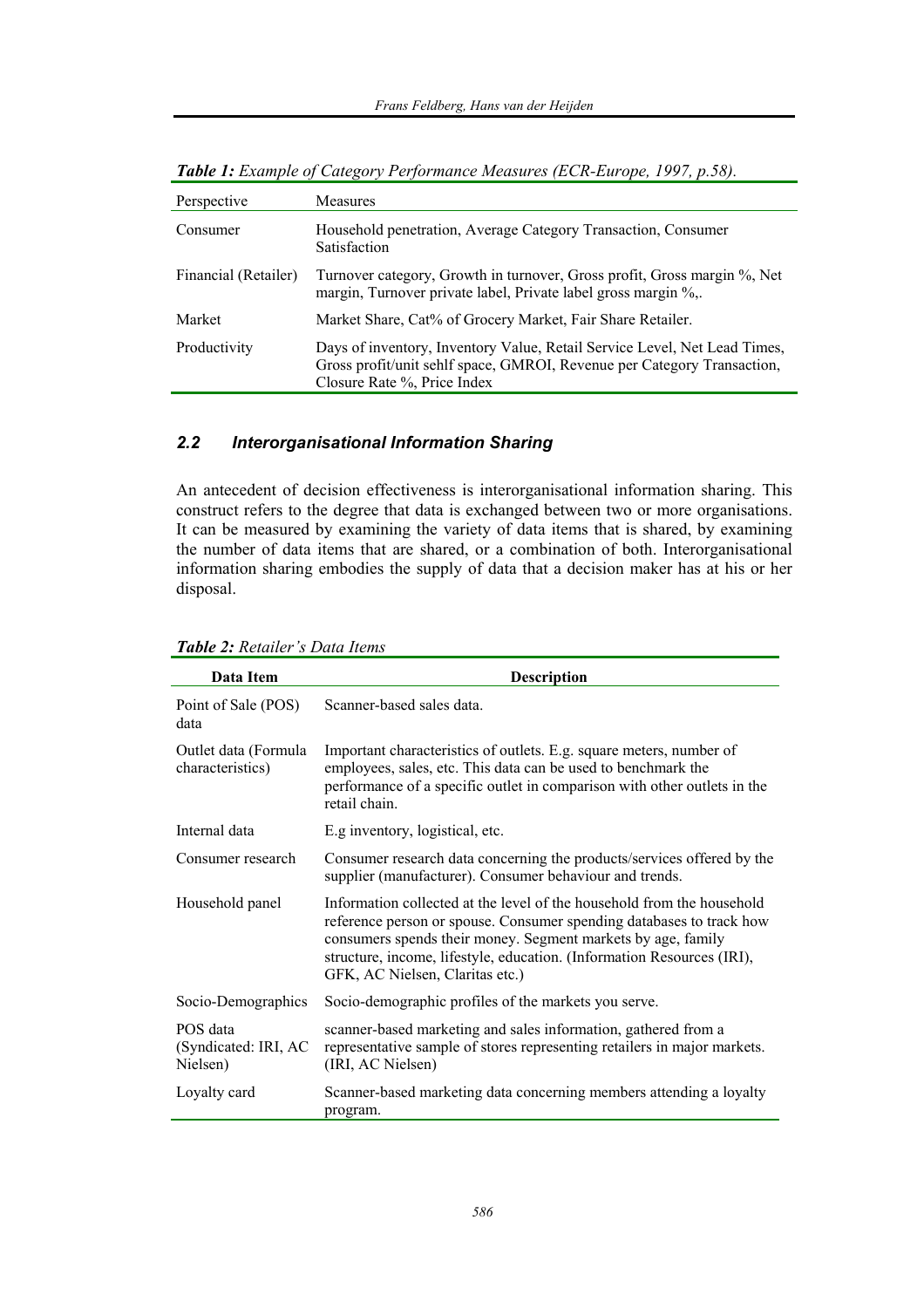In the context of category management, some of the information is available in the category manager's own retail organisation. Other information is owned by suppliers, such as wholesalers and manufacturers. Suppliers and retailers possess different degrees of information relative to consumer needs and purchase behaviour, the competitive environment, and marketing promotions (ECR-Europe, 1997). For example manufacturers typically develop expertise to estimate assortment, pricing, promotion at the brand level.

Table 2 shows which data items the retailer has available itself. Table 3 shows which data items the supplier can share with the retailer.

| Data Item                    | Description                                                                                                                                                                                                                                                                                                                                                                                                                                        |
|------------------------------|----------------------------------------------------------------------------------------------------------------------------------------------------------------------------------------------------------------------------------------------------------------------------------------------------------------------------------------------------------------------------------------------------------------------------------------------------|
| Ex factory data              | All financial business transactions with customers (e.g.<br>invoice data)                                                                                                                                                                                                                                                                                                                                                                          |
| Outlet characteristics (CRM) | Important characteristics of customers. A supplier can, by<br>means of its commercial organization, collect market<br>characteristics. E.g. outlet data like square meters, number<br>of employees, sales, etc. This data can be used to<br>benchmark the performance of a specific outlet in<br>comparison with the total market. Because retailers only<br>know their own outlets this kind of total market metrics<br>can be valuable for them. |
| Internal data                | E.g inventory, logistical, etc.                                                                                                                                                                                                                                                                                                                                                                                                                    |
| Consumer research            | Consumer research data concerning the brands offered by<br>the supplier (manufacturer). Consumer behaviour and<br>trends.                                                                                                                                                                                                                                                                                                                          |
| Household panel              | Information collected at the level of the household from<br>the household reference person or spouse. Consumer<br>spending databases to track how consumers spend their<br>money. Segment markets by age, family structure,<br>income, lifestyle, education. (IRI, GFK, AC Nielsen,<br>Claritas etc.)                                                                                                                                              |
| Socio-Demographics           | Socio-demographic profiles of the markets you serve.                                                                                                                                                                                                                                                                                                                                                                                               |
| AC Nielsen)                  | POS data (Syndicated: IRI, Scanner-based marketing and sales data, gathered from a<br>representative sample of stores representing retailers in<br>major markets. (IRI, AC Nielsen)                                                                                                                                                                                                                                                                |

*Table 3: Supplier's Data Items* 

*(Based on: ECR-Europe, 1997, www.acnielsen.com, www.claritas.com).* 

## *2.3 Decision Aids*

In the context of interorganisational decision support systems, we envision two types of decision aids. The first type is *analytical* decision aids, the second type *filtering* decision aids. Analytical aids attempt to derive trends in existing pools of data. These trends are typically derived by estimating a mathematical or statisical model that captures the nonrandom variations in the data. Filtering aids attempt to shield the decision maker from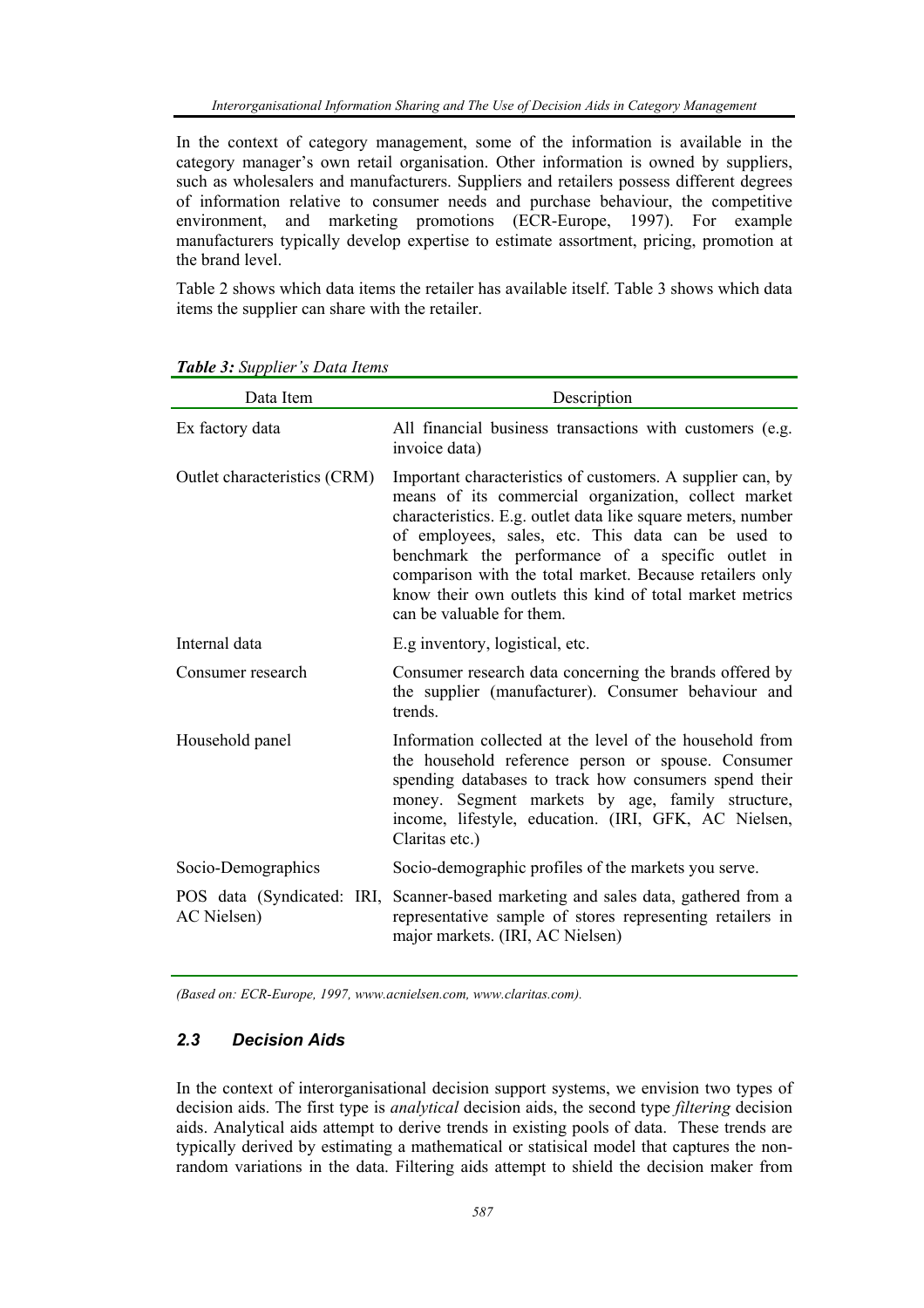irrelevant data. They hide the existing pool of data from the decision maker and display only the data that is deemed relevant.

Category management has been described as "a data-driven, analysis intensive business process" (Category-Management-Report, 1995), and so the advantages of the two types of decision aids are easily recognised. The literature suggests the increasing importance of decision support. For example, without new system assistance, the five staff-days spent analyzing bimonthly store audit data would increase to 5000 staff-days to analyze weekly-level scanner data (McCann & Gallagher, 1989). A tendency to estimate models on ever more detailed levels can be observed. Russell and Petersen (2000) developed a parsimonious market basket model that incorporates a set of conditional choice models (Russell & Petersen, 2000). Russell and Kamakura (1997) exploited long-run basket summary data to developed a model that segments consumers with respect to brand preferences (Russel & Kamakura, 1997). Borin and Farris (1995) developed a shelf management model to support retailers in their decisions which products to stock and how much shelf space should be allocated to these products (Borin & Farris, 1995).

In the context of category management one can think of analyitical decision aids that help to (Grewal, Levy, Mehrotra, & Sharma, 1999):

- Accurately measure merchandise performance;
- support more accurate planning of merchandise assortments;
- set more realistic merchandise goals;
- estimate sales volumes.

## *2.4 Willingness to Share Information*

In our model, interorganisational information sharing is a consequence of willingness to share information. It is conceptualised as the overall degree to which organisations are prepared to share data with the focus organisation, and it is largely measured by perceptions of individual representatives of these organisations.

Organisations may have many reasons to be willing to share data with other organisations. One reason is of course economical: data is then simply bought and money is given in return. Another reason is political: sharing information may improve relationship quality. It enhances goodwill that can be capitalised upon at a later stage.

There are also factors inhibiting the willingness to share information. For example, if sharing information is perceived as a potential disturbance of the balance of power, then organisations are likely to be reluctant to share it. Another factor is the perceived confidentiality of the data. If organisations view the data as too confidential, then they believe that the use of data by other organisations can damage the sharing organisation. This relates to the issue of trust between organisations, and the extent to which each party can confidently assume that data that is shared is used for the correct purposes. There is a large body of literature on trust in interorganisational relationships; we do not review this literature here, but refer to (McKnight, Cummings, & Chervany, 1998), (Hart & Saunders, 1997) and (Oliver, 1990).

The relevance of the willingness to share construct can again be illustrated in the context of category management. Practioners often mention the barriers of manufacturer-retailer rivalries. Objectivity of category plans is a relevant issue regarding category performance (Gruen & Shah, 2000). The sharing of information between supplier and retailer will contribute to plan objectivity. However, suppliers benefit from an increasing share of their products in the category, while retailers strive for an increase of the performance of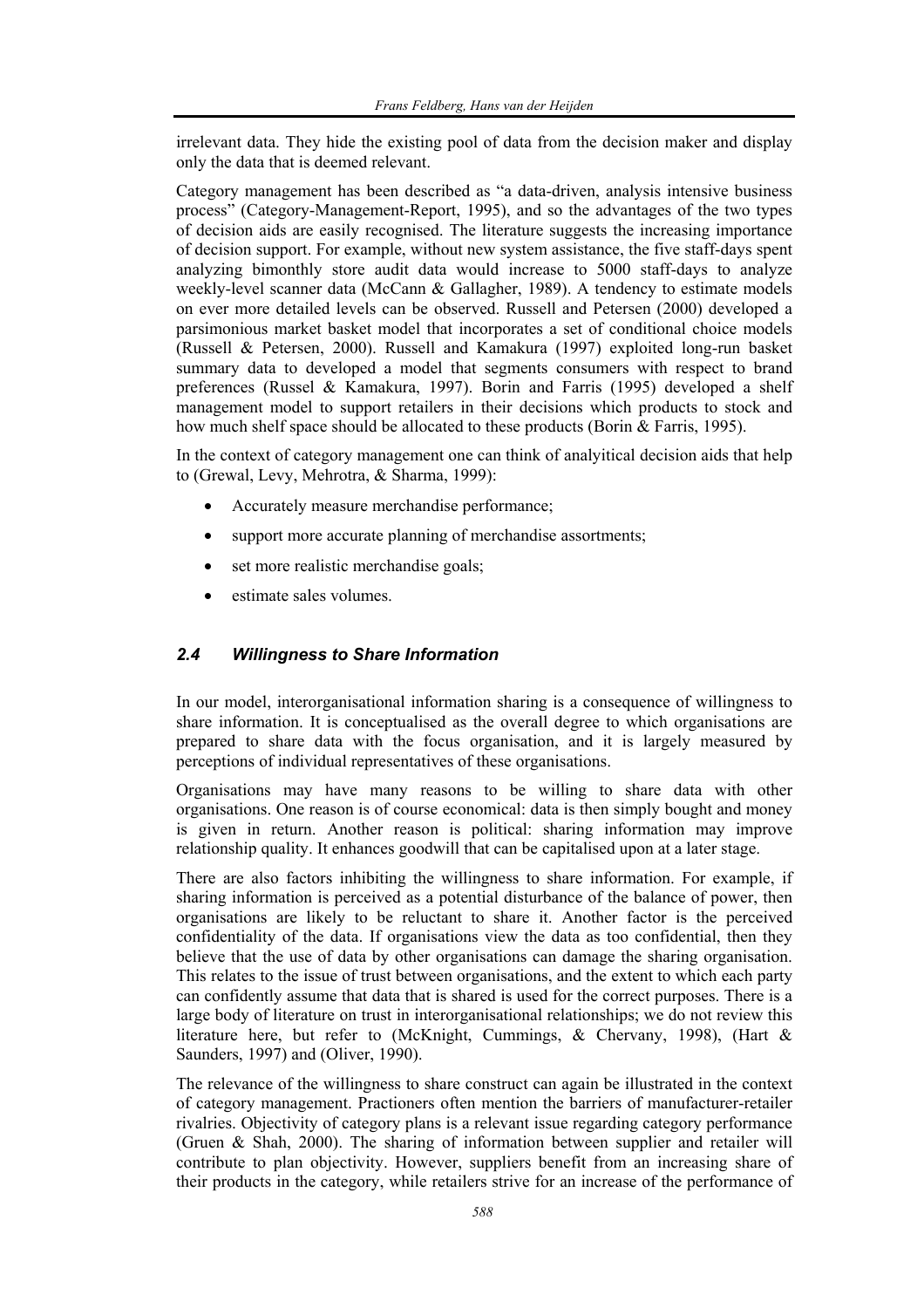the overall category (Gruen & Shah, 2000). Competing interests of suppliers and retailers can create a tension that might hinder the willingness to share information.

# **3. Propositions**

Three propositions can be derived from our model. The first two relate decision aids and interorganisational information sharing to decision effectiveness. The third relates willingness to share information to interorganisational information sharing arrangements. We discuss each of these propositions in sequence.

Central to the theoretical justification of our model is the assumption that too much interorganisational data sharing leads to *information overload*. Information overload is described as ''having more relevant information than one can assimilate" (Butcher, 1998). Experimental research in decision making has demonstrated that information overload can even worsen decision effectiveness, in the sense that more data only confuses and distracts the decision maker (Johnson & Payne, 1985). Our assumption is therefore that the contribution of interorganisational information sharing to decision effectiveness is *not necessarily* positive.

To assist in the process of eliminating irrelevant information, filtering decision aids can be used. One type of filtering decision aids is the so called "push" technology. Push technology works "by pushing notices of pre-selected information sources across the computer screen alerting users to new and updated information ."(Edmunds & Morris, 2000). Push technology, like alerts, can be brought into action as part of attention and confirmation, object presentation, presentation formats, spatial layout, attention and confirmation, and user assistance (Gerlach & Kuo, 1991). Alerts can be useful in drawing a manager's attention to important system responses and to confirm action (Gerlach & Kuo, 1991).

The claim that information systems can help alleviate the problem of information overload by surpressing irrelevant data is, of course, far from new. Already in 1967, Ackoff asserted that managers do not need more relevant information, but less irrelevant information (Ackoff, 1967). But this role of information systems increases in importance in the context of interorganisational decision support. Not only does the number and variety of data items increase, these items are also available at different aggregation levels. For this reason, we propose an interaction effect of the availability of decision aid on the effect of information sharing and decision effectiveness.

#### **Proposition 1**

### *Interorganisational information sharing positively influences decision effectiveness if a filtering decision aid is available*

If category management processes are driven by interorganistional information sharing more input will become available for category decision making. To prevent the shared information becoming just another contribution to information overload, filtering, alerting and exception mechanisms can be applied to category support systems. An alert, indicating that the category's fair share is exceeding a threshold level, can draw the attention of a category manager who is primarily concerned with other things. A filter that separates the effective promotions from the bad ones can save time as well as add value to shared information.

A second role of information systems in the context of information overload is to assist the analytical processes of the decision maker. For example, sales forecast decisions require not only the intake of previous sales data, but also the transformation of these data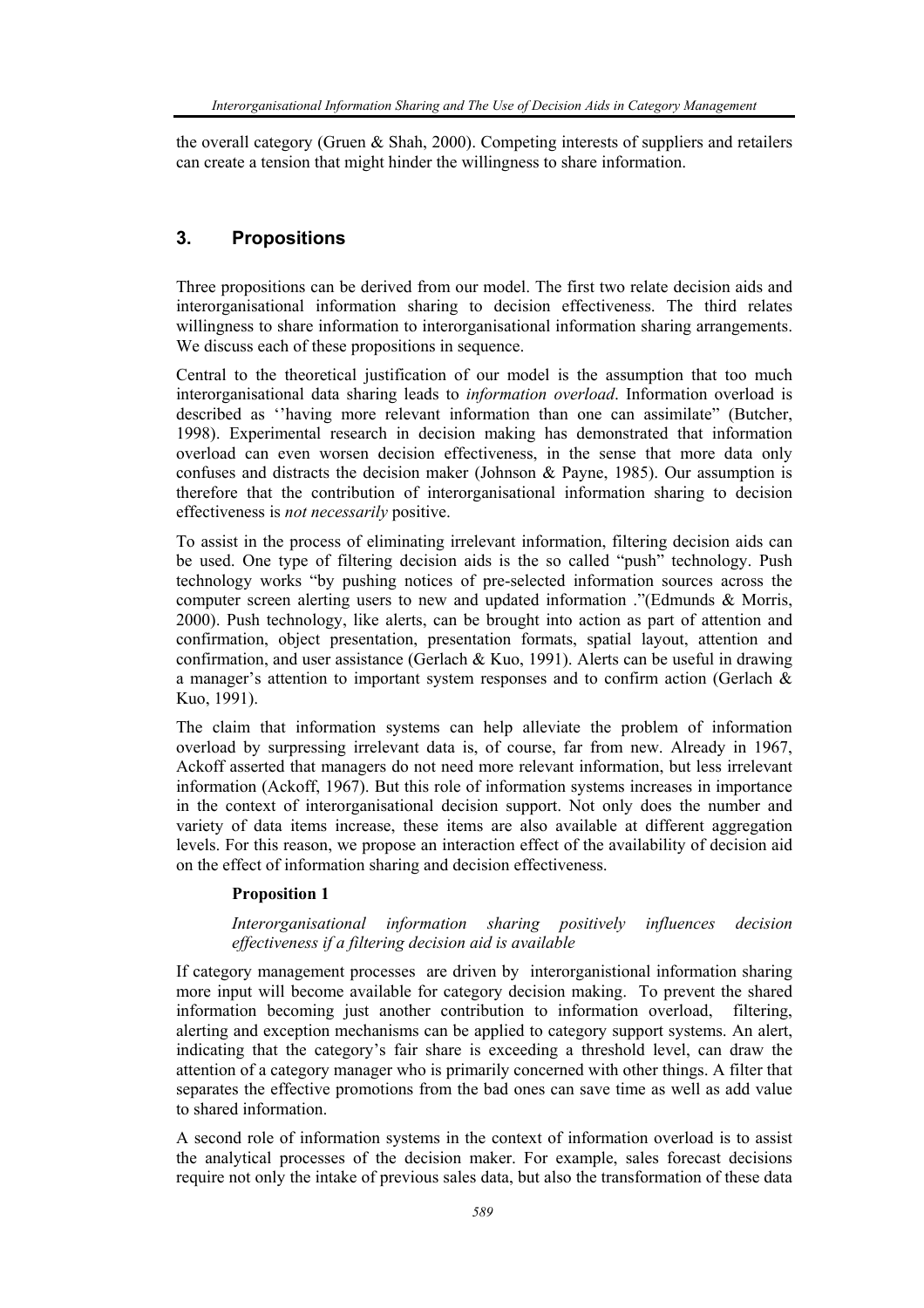items into meaningful information, so that a reasonable forecast can be made. The purpose of analytical decision aids is to help the decision maker in making these types of analytical decisions.

The effect of the availability of analytical decision aids is similar to the effect of the availability of filtering decision aids. Both reduce the information overload that arises from interorganisational information sharing. Filtering aids aim to tackle overload caused by the number and variety of data items. Analytical aids aim to tackle overload caused by the transformation of these data items into meaningful information. The conceptualisation of the interaction effect between interorganisational information sharing and the analytical decision is therefore similar.

#### **Proposition 2**

#### *Interorganisational information sharing positively influences decision effectiveness if an analytical decision aid is available*

The ability to transform market data into category knowledge plays a vital role in the support of category management decisions. For example, the need for more detailed analyses can be satisfied by the application of store-level models for local marketing. In these models household panel data, socio-demographic data and POS-data can be combined and transformed into a category potential index reflecting the growth potential of the store's categories. These models take into account all the relevant characteristics of the store's service area.

Our last proposition refers to the antecedent-consequence relationship between willingness to share and information sharing arrangements. This relationship draws attention to the circumstance that data items may not be available because an organisation may not be willing to share them. In "traditional" decision support systems, i.e. those used within an organisation, this is an issue of negligable importance. In interorganisational decision support systems, its importance is paramount.

#### **Proposition 3**

#### *Willingness to share information positively influences the degree to which information is shared across different organisations*

Retailers can designate suppliers they consider to have the most category management expertise as "category leaders" or "category captains". Assigning the predicate category captain is a reflection of the retailer's willingness to share information with that particular supplier. Receiving proprietary store level sales information (scanner data) for the entire category, including private labels, is part of the prerogative of being category captain (Gruen & Shah, 2000).

# **4. Discussion**

With this paper we have aimed to draw attention to a specific type of interorganisational information systems: those that are developed and implemented for the purpose of decision support, rather than for the purpose of transaction processing. We present a preliminary theoretical model for these types of systems. To the best of our knowledge, this is one of the first in this area. We have also attempted to underscore the relevance and importance of studying this topic by drawing extensively on the practice of category management in the retail sector. Category management decisions by nature must depend on interorganisational information sharing in the retail supply chain.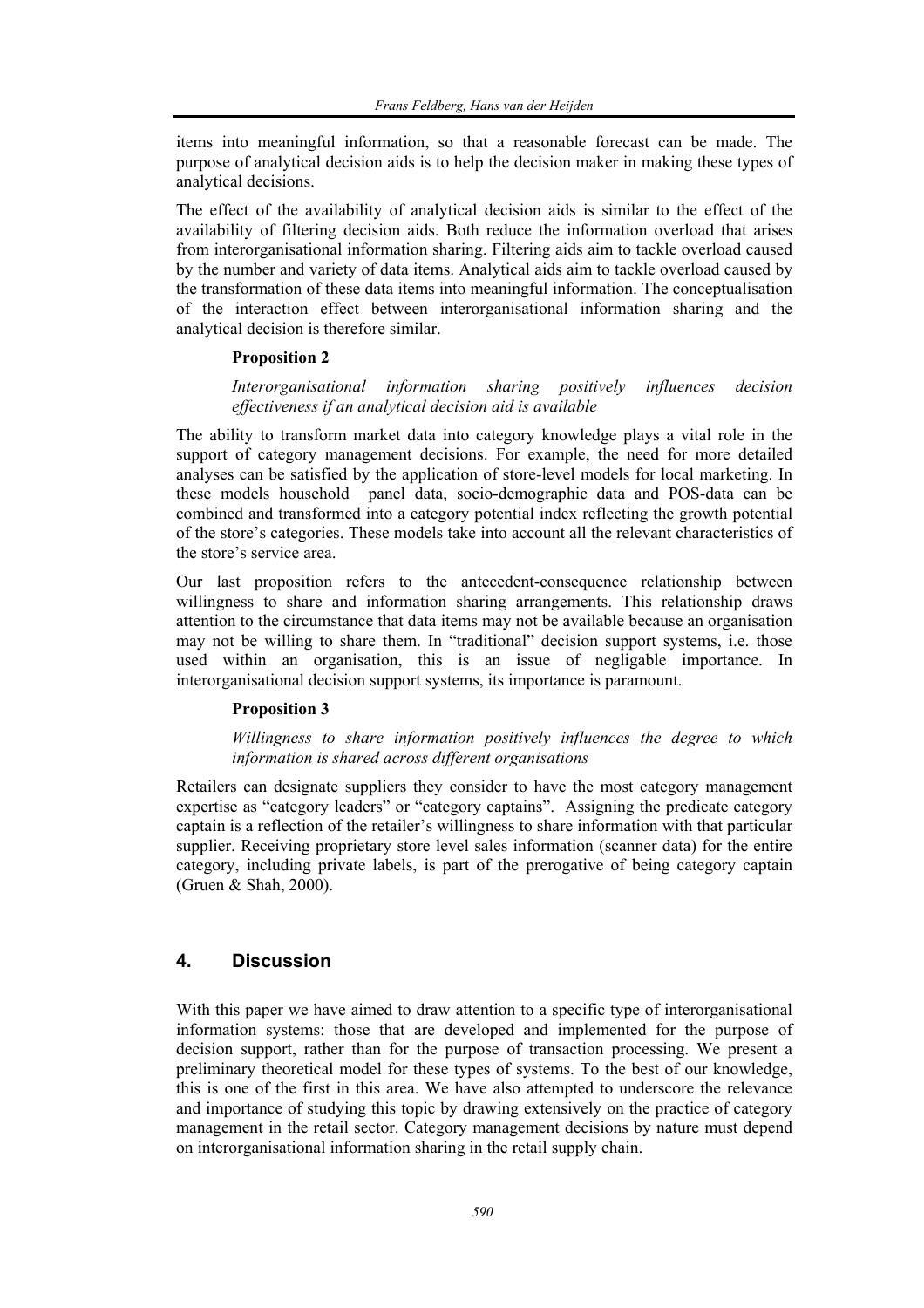An important difference between intra- and interorganisational decision support systems, as we have argued, is in the interorganisational supply of data items, the "raw material" for the decision making process. Using information sharing arrangements, organisations are able to make use of a much greater number and variety of data items than before. This creates almost inevitably problems of information overload, and the role of decision support systems is therefore primarily one of reducing the overload. To illustrate this interaction, examples of filtering and analyitical decisions in the context of category management have been provided.

Another important difference highlighted in this paper is that information sharing agreements are dependent on the willingness to share information. One could argue that an IOS for transaction processing support provides benefits to both organisations. But an IOS for decision support may provide direct benefits only to the receiving organisation, not to the sharing organisation. For this reason, incentives to share information need to be in place before the IOS can really work. Some work on IOS has also touched on the different distributions of costs and benefits (Riggins & Mukhopadhyay, 1993).

We realise that our framework, as it stands, is somewhat limited in expressiveness. For example, we did not cover antecedents related to the decision maker itself, such as cognitive style (Todd & Benbasat, 1999). This is a limitation to our model but could be incorporated easily. Our focus in this paper has been the highlighting of the unique differences of *interorganisational* decision support systems. Of course, most antecedents that are important in intra-organisational decision support systems (such as cognitive style) apply also in interorganisational settings as well.

Empirical support for the model can be sought in a number of ways. The first is to study one or serveral cases of category management implementations. Such an exploratory study should attempt to provide additional insight in the constructs and relationships in our conceptual framework. The second is to conduct a more quantitive survey of a large number of implementations to see if the proposed relationships in the model can be detected in practice. A final area of research is more experimental: an experiment could be set up in which groups are being "treated" to information sharing agreements and the availability of decision aids. Such an experiment should attempt to find causal relationships between decision aids, interorganisational information sharing arrangements, and decision effectiveness.

## **References**

- Ackoff, R. L. (1967). Management misinformation systems. Management Science, 14(4), 147-156.
- Barrett, S. S., & Konsynski, B. R. (1982). Inter-organization information sharing systems. MIS Quarterly(Special issue), 93-105.
- Basuroy, S., Mantrala, M. K., & Walters, R. G. (2001). The impact of category management on retailer prices and performance: Theory and evidence. Journal of Marketing, Vol. 65, 16-32.
- Bensaou, M., & Venkatramann, N. (1996). Interorganizational relationships and information technology: A conceptual synthesis and a research framework. European Journal of Information Systems(5), 84-91.
- Borin, N., & Farris, P. (1995). A sensitivity analysis of retailer shelf managment models. Journal of Retailing, 71(2), 153-171.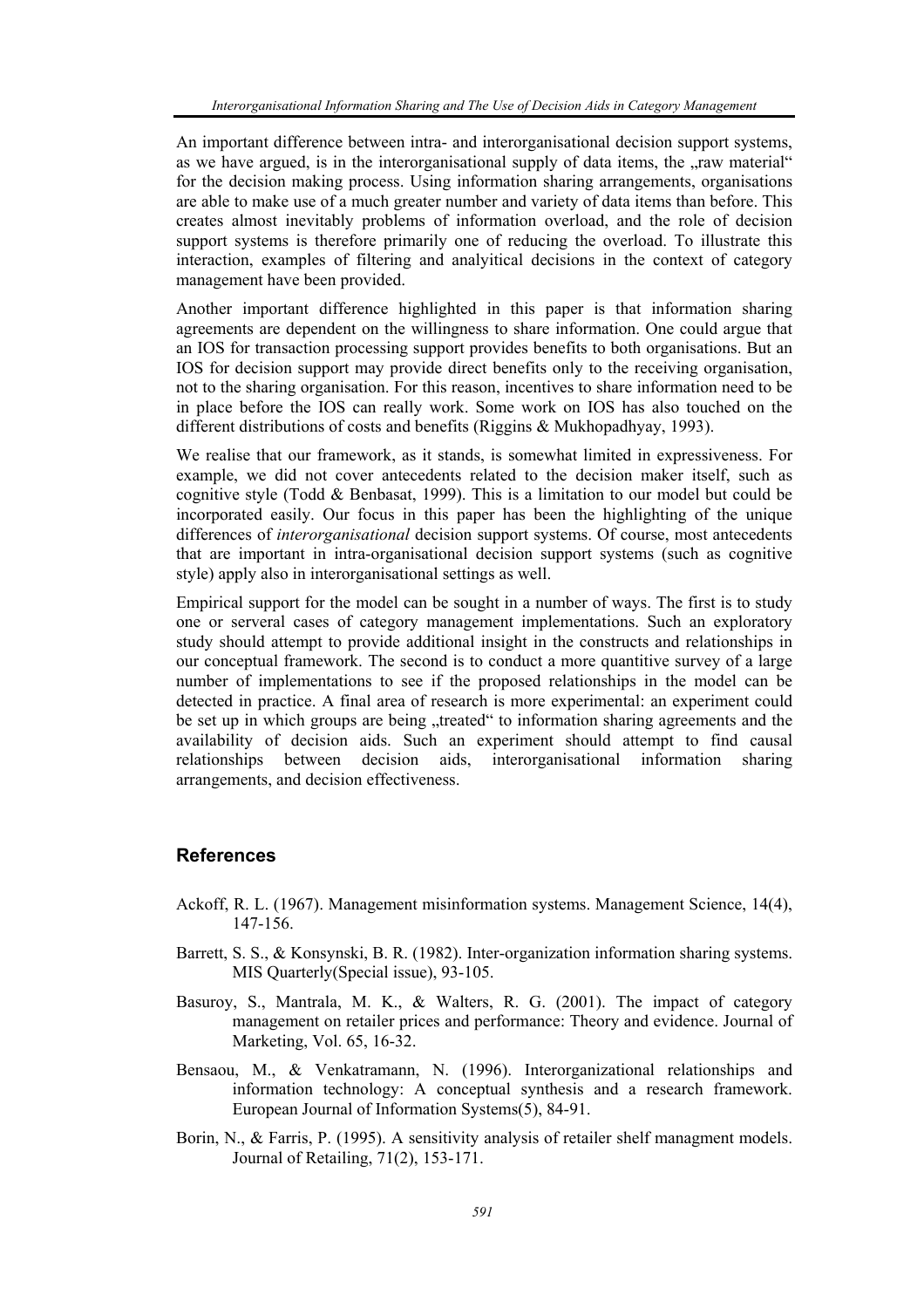- Butcher, H. (1998). Meeting managers' information needs. London EC3A 7PB: Aslib, The Association for Information Management.
- Cash, J. I., & Konsynski, B. R. (1985). IS redraws competitive boundaries. Harvard Business Review, 64(2), 93-105.
- Category-Management-Report. (1995). Category management report.: The Joint Industry Project on Efficient Consumer Response.
- Dhar, S. K., Hoch, S. J., & Kumar, N. (2001). Effective category management depends on the role of the category. Journal of Retailing, 77, 165-184.
- Dussart, C. (1998). Category management: Strengths, limits and developments. European Management Journal, 16(No. 1), 50-62.
- ECR-Europe. (1997). Category management best practices report.: ECR Europe.
- Edmunds, A., & Morris, A. (2000). The problem of information overload in business organisations: a review of the literature. International Journal of Information Management, 20, 17-28.
- Gerlach, J. H., & Kuo, F.-Y. (1991). Understanding human-computer interaction for information systems design. MIS Quarterly.
- Grewal, D., Levy, M., Mehrotra, A., & Sharma, A. (1999). Planning merchandise decions to account for regional and product assortment differences. Journal of Retailing, 75(3), 405-424.
- Gruen, T. W., & Shah, R. H. (2000). Determinants and outcomes of plan objectivity and implementation in category management relationships. Journal of Retailing, 76(4), 483-510.
- Hart, P., & Saunders, C. (1997). Power and trust: Critical factors in he adaption and use of electronic data interchange. Organization Science, 8(1), 23-42.
- Jiang, J. J., Klein, G., & Pick, R. A. (1998). A marketing category management system: a decision support system using scanner data. Decision Support Systems, 23, 259- 271.
- Johnson, E. J., & Payne, J. W. (1985). Effort and accuracy in choice. Management Science, 31(4), 395-414.
- Krcmar, H., Bjorn-Andersen, N., & O'Callaghan, R. (1995). EDI in Europe How it works in practice. Chichester: Wiley.
- Longo, D. (2002, September 30 2002). In a category of their own. Brandweek.
- McCann, J., & Gallagher, J. P. (1989). Expert systems for scanner data environments: The marketing workbench laboratory experience.: Kluwer Academic Publishers.
- McKnight, D. H., Cummings, L. L., & Chervany, N. L. (1998). Initial trust formation in new organizational relationhips. Academy of Management Review, 23(3), 473- 490.
- Mukhopadhyay, T., Kekre, S., & Kalathur, S. (1995). Business value of information technology: A study of electronic data interchange. MIS Quarterly.
- Oliver, C. (1990). The determinants of interorganizational relationships: Integration and future directions. Academy of Management Review, 16, 241-265.
- Riggins, F. J., & Mukhopadhyay, T. (1993). Interdependent benefits from interorganizational systems: opportunities for business partner reengineering. Journal of Management Information Systems, 11(2), 37-57.